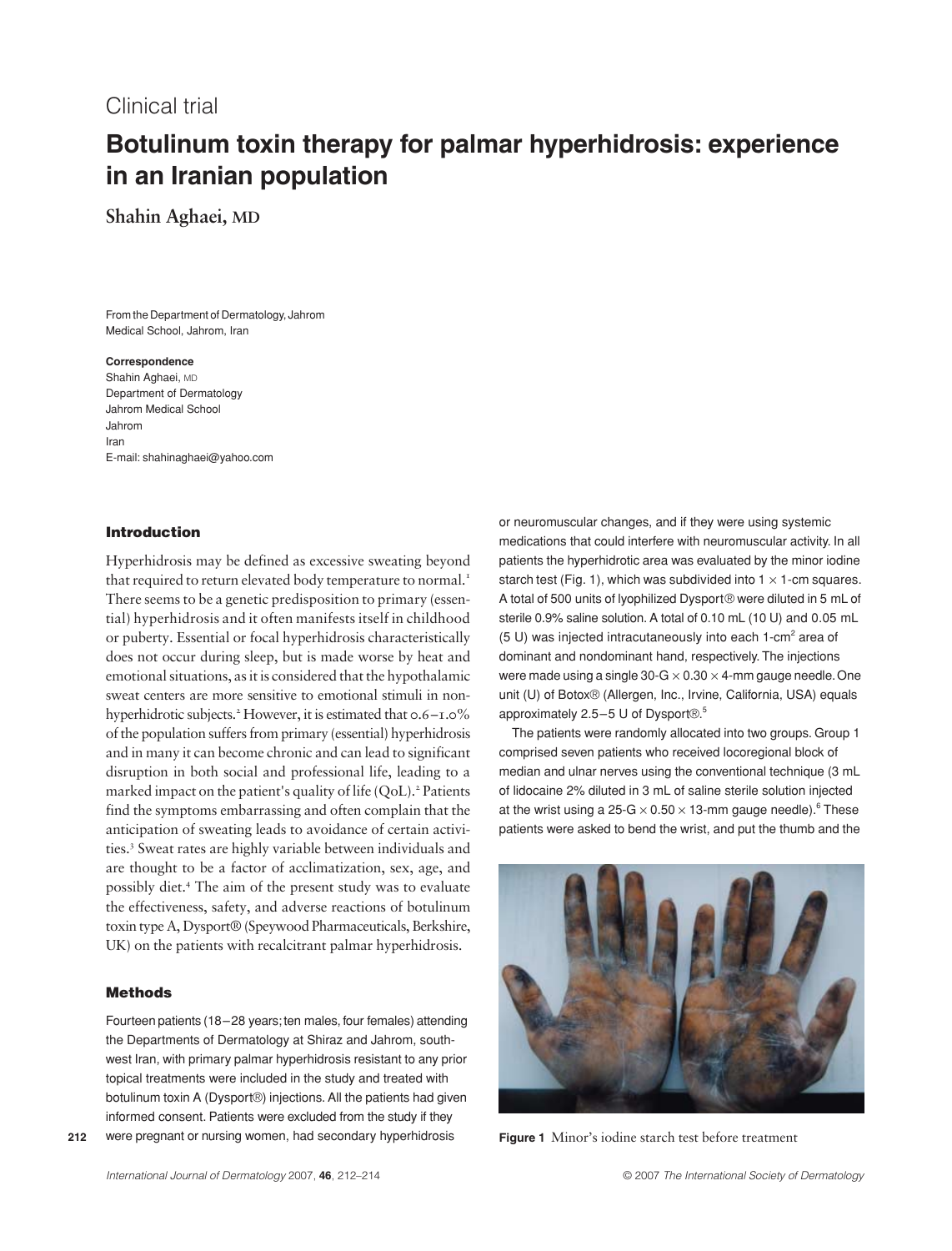two last fingers together to accentuate the palmaris longus and flexor carpi radialis tendons. The needle was then inserted perpendicularly into the skin between the palmaris longus tendon and flexor carpi radialis tendon at the proximal flexion crease of the wrist. Blockage of this nerve made the radial side of the palmar surface of the hand insensitive. To block the ulnar nerve the patient was asked to actively bend the wrist to make the flexor carpi ulnaris tendon more prominent and the needle was then inserted perpendicularly into the skin between the tendon; the styloid process. This block anesthetizes the cubital portion of the palm of the hand, the little finger, and the median half of the fifth finger. $6,7$ 

Group 2, comprising seven patients, had their palms cooled with a wrapped ice pack for 10 min immediately before the botulinum injections. The intensity of injection pain was rated by each patient on a  $0-10$ -point scale ( $0 =$  no pain,  $10 =$  greatest imaginable pain) immediately after treatment.<sup>8</sup>

Satisfaction was rated as: completely satisfied (> 90% response), good satisfaction (60–90% response), partial satisfied (30–60% response), and not satisfied (< 30% response). Statistical analysis was carried out using the Mann–Whitney *U*-test. Patients were observed for 12 months after treatment.

#### **Results**

In all the 14 patients with recalcitrant palmar hyperhidrosis  $(18-28 \text{ years of age}; 22.85 \pm 3.6; \text{ ten males}, \text{four females})$ enrolled in the study, anhidrosis lasted for  $4-8$  months (5.42)  $\pm$  1.34) (Fig. 2), and hypohidrosis lasted for 9–12 months  $(10.43 \pm 1.45)$  (Fig. 3). Six of the patients  $(43\%)$  had positive family history of hyperhidrosis. Four patients (29%) had positive family history of thyroid diseases. Also, four patients (29%) had personal history of atopy. Disease duration before treatment ranged from  $8-18$  years  $(13.28 \pm 4.32)$ . In the patients with personal history of atopy, the hypohidrosis period was shorter  $(P = 0.017)$ , but no correlation with anhidrosis period was observed (*P =* 0.057).



In a study by Solomon and Hayman, 20 subjects with recalcitrant palmar and digital hyperhidrosis were treated with botulinum toxin type A (Botox®) 165 U per hand. Treatment was shown to reduce sweat production significantly in the treated areas, with anhidrosis lasting 4–9 months, although reduced sweating continued in all patients for the 12-month evaluation period. The greatest reduction in sweating was observed in the nondominant hand.<sup>9</sup>

Another recent study by Bodokh and Branger compared the effectiveness of treatment with Botox® in one hand compared with no treatment in the other control hand. Assessment included subjective and objective measurements using gravimetric scales and Minor's iodine starch test. This **Figure 2** One week after treatment study showed a significant improvement in  $75\%$  ( $15/20$ ) of







**Figure 3** One year after treatment

There were strong statistical associations between the duration of disease and the anhidrosis and hypohidrosis period  $(P < 0.001)$ . The longer the duration of the disease before treatment, then the shorter the anhidrosis and hypohidrosis period after treatment. None of the patients perceived a relevant difference between both hands (dominant versus nondominant). There was no significant correlation between the two groups regarding the anhidrosis or hypohidrosis period after treatment  $(P = 0.11$ , and  $P = 0.09$ , respectively). No statistical difference was observed between the sexes and the anhidrosis or hypohidrosis period ( $P = 0.55$  and  $P = 0.2$ , respectively). Satisfaction range was 30–90% (mean 65%).

The mean score of the pain associated with the Dysport® injections after ice-pack cooling and nerve block at wrist level were 7.85  $\pm$  0.7 and 3.28  $\pm$  0.5, respectively. The patients who underwent the cooling anesthesia had a higher pain score versus nerve block anesthesia (*P <* 0.001). Mild muscle weakness of the abductor pollicis brevis muscle was noted in three (21%) of the total patients within 2 weeks of the injection.

#### **Discussion**